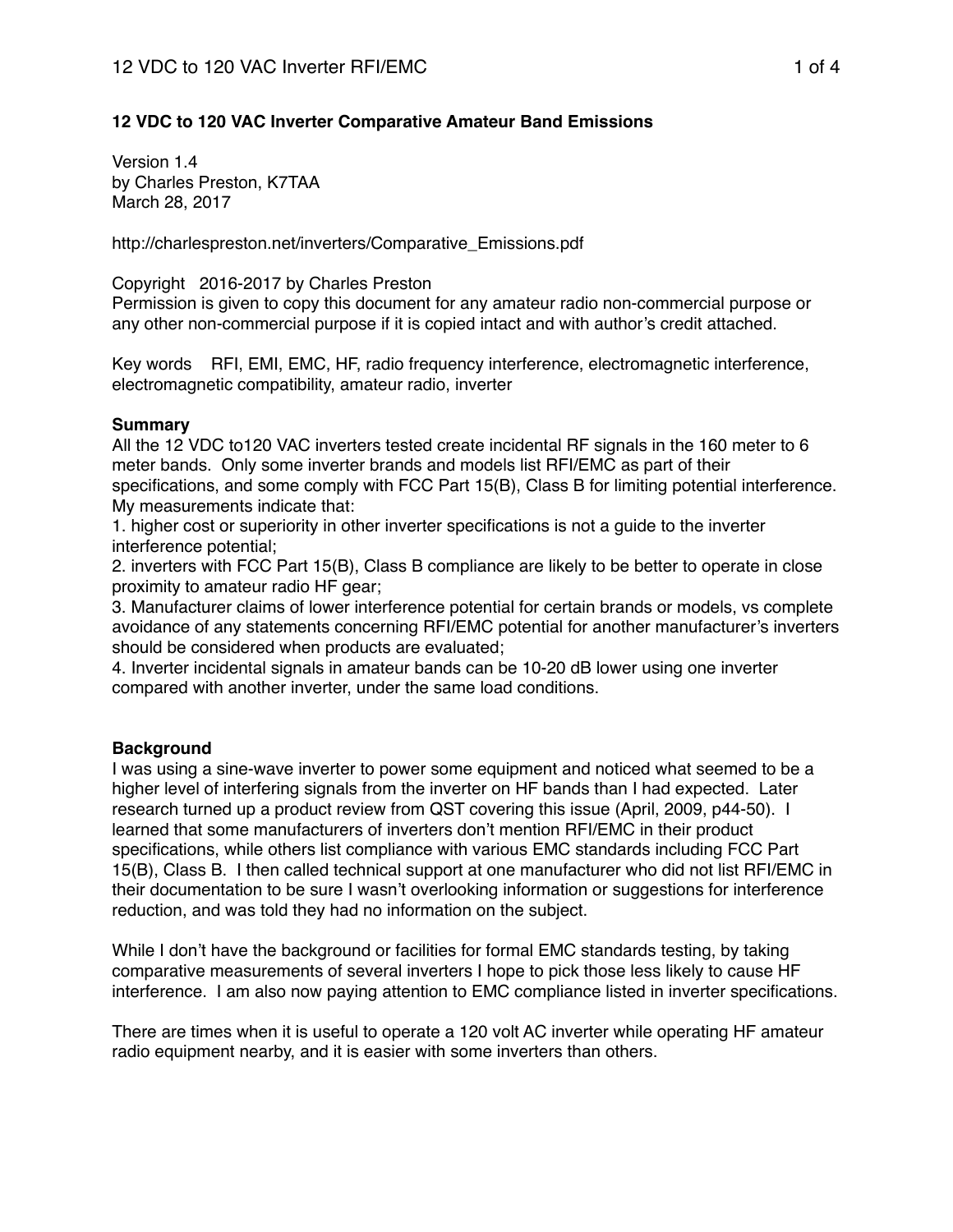#### **Measurement conditions for inverters**

I used a Beehive Electronics 100C loop EMC probe and Anritsu MS2711D spectrum analyzer to measure the strongest signal within each HF amateur band. Measurements were with the probe immediately adjacent to the DC input cable 1 foot from the DC input terminals of the inverter. Each cable was a side-by-side wire pair. Both AC loads used for testing were fans. The load for all inverters except the Enercell was 144 W. The load for the Enercell was 28 W.



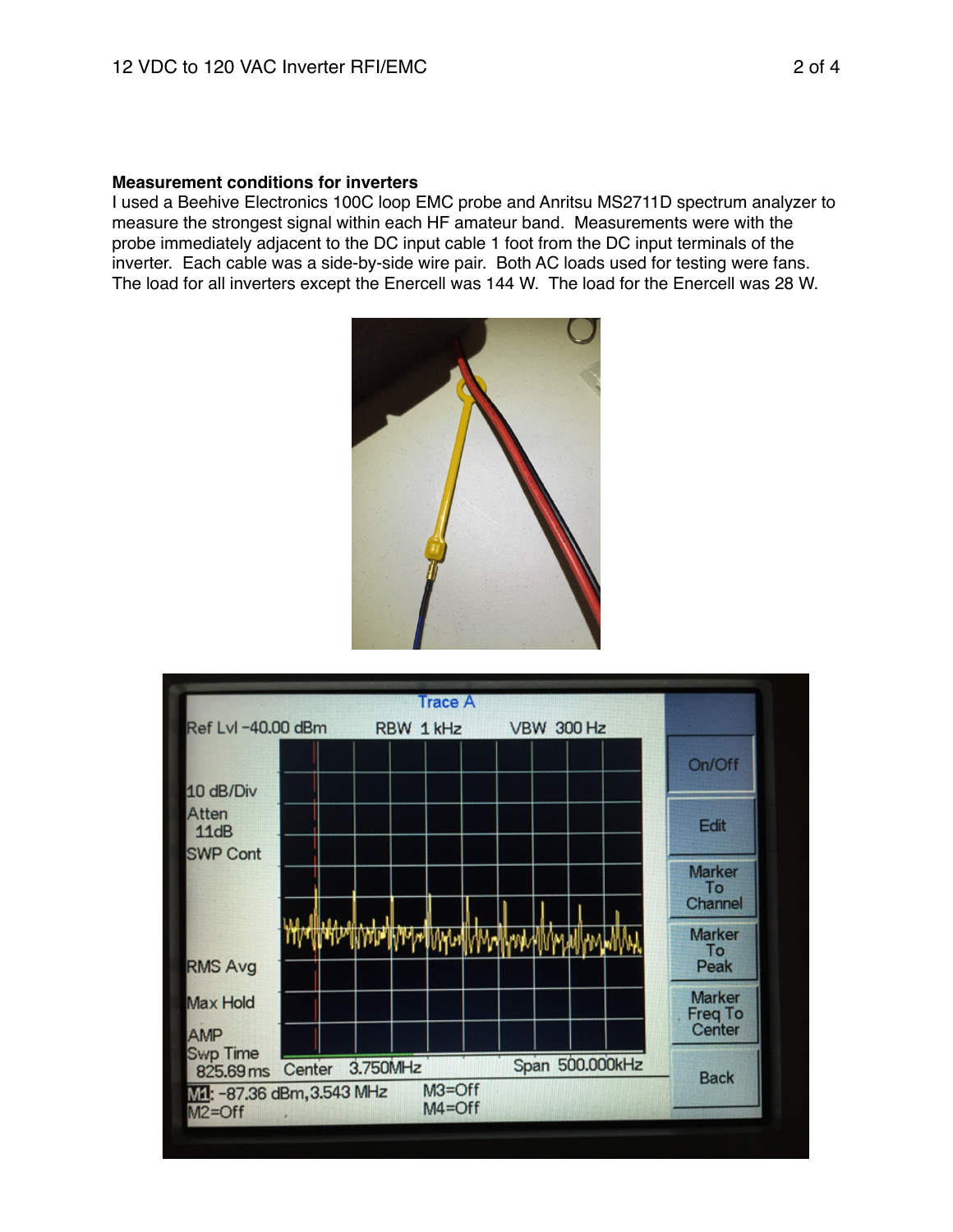# **Comparison Table**

Table values are in dBm. The top figure in each table cell is with no AC load on the inverter, and if there is a bottom figure, it is with the load specified in the 1.8-2.0 MHz row. A weaker signal is more negative than a stronger signal. -90 is a weaker signal than -72, and less likely to cause annoying interference to nearby amateur receivers.

| Freqencies<br>measured MHz | Samlex<br>PST-30S-12A | Samlex<br>PST-300-12    | ExelTech<br>XP250  | Xantrex Xpower<br>400   | Enercell 75 W     |
|----------------------------|-----------------------|-------------------------|--------------------|-------------------------|-------------------|
| $1.8 - 2.0$                | $-90$<br>-78 144 W    | $-89$<br>Not meas. 144W | $-72$<br>-68 144 W | $-88$<br>Not meas. 144W | $-96$<br>-85 28 W |
| $3.5 - 4.0$                | $-96$<br>$-85$        | $-87$<br>$-77$          | $-79$<br>$-75$     | $-95$                   | $-98$<br>$-81$    |
| $7.0 - 7.3$                | $-108$<br>$-94$       | $-93$<br>$-88$          | $-88$<br>$-84$     | $-95$                   | $-99$<br>$-88$    |
| $10.1 - 10.15$             | $-113$<br>$-115$      | $-97$                   | $-97$<br>$-91$     | $-102$                  | $-97$<br>$-93$    |
| 14.0-14.350                | $-116$<br>$-100$      | $-94$                   | $-99$<br>$-92$     |                         | $-101$<br>$-97$   |
| 18.068-18.168              | $-119$<br>$-104$      | $-114$                  | $-106$<br>$-92$    |                         | $-114$<br>$-100$  |
| 21.0-21.450                | $-105$<br>$-88$       | $-113$                  | $-100$<br>$-87$    |                         | $-114$<br>$-101$  |
| 24.890-24.990              | $-123$<br>$-100$      | $-129$                  | $-108$<br>$-111$   |                         | $-130$<br>$-114$  |
| 28.0-30.0                  | $-114$<br>$-100$      | $-116$                  | $-88$<br>$-111$    |                         | $-116$<br>$-96$   |
| 50.0-54.0                  | $-102$<br>$-94$       | $-105$                  | $-109$<br>$-105$   |                         | $-116$<br>$-104$  |
|                            |                       |                         |                    |                         |                   |

# **Quick fixes that didn't work**

I made 10 turns of an inverter DC cable through a 2" ferrite toroid as close as possible to the inverter. Amateur band signals measured along the DC cable in at least one band were higher than without the toroid. (Note added in 2017 - When I reviewed the ferrite mix for the toroid later, I discovered that it was Mix 43, and not useful for common mode noise reduction in the 1.8 MHz to 21 MHz frequency range.)